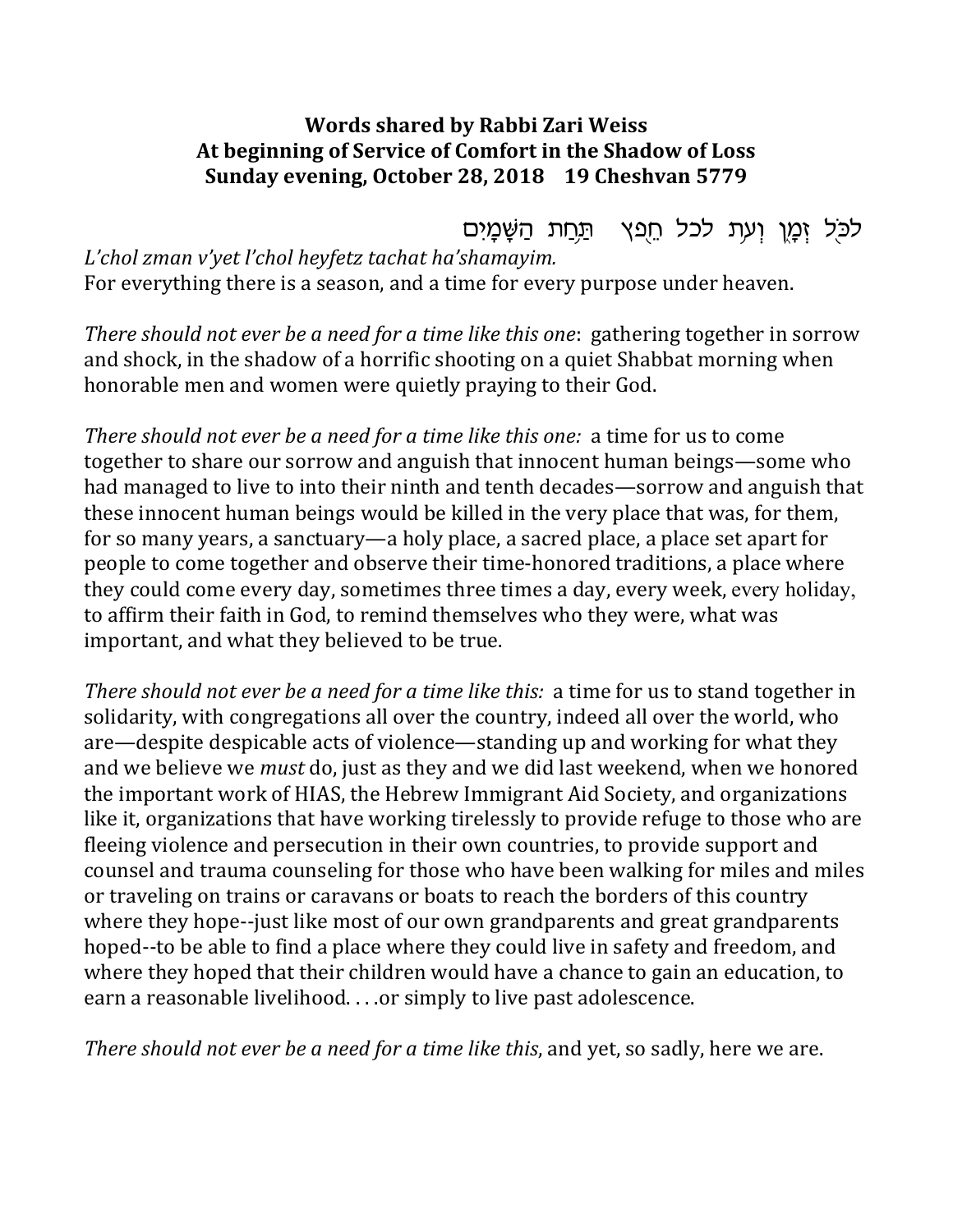We come together this evening to mourn for 11 people whose lives were tragically cut short yesterday morning in their spiritual community in Pittsburgh. We come together to send prayers for healing to their families—to their fathers and their mothers, their sons and their daughters, their cousins and their neighbors, to those who had sat and prayed, for year after year, next to a fellow congregant, a long-time friend, who will not be there next Shabbat, or the next, or the one after.

Though we come together to mourn their lives and to pray for healing for them and their families, we also know that this is not just about *us*. It is also about the families who lost loved ones at the First Baptist church in Sutherland Texas, or world Changers Church in College Park Georgia, or Greater Oak Missionary Baptist Church in Kentucky, or those churches in New York, Wisconsin, Michigan, Louisiana, Idaho, Colorado, Illinois, Kansas, and still, so many more.

It is also about the families of all who have lost loved ones to gun violence, whether on school campuses or in grocery stores. It is about raising our voices and crying out in anguish and anger, and saying we must, we must, find ways to create more sane gun control laws; we must, we must end the demonizing and the inciting to hate and to violence. We must, we must, demand a return to civility, a return to honorable speech and behavior.

And  $\ldots$ *L'chol zman v'yet l'chol heyfetz tachat ha'shamayim.*

For everything there is a season, and a time for every purpose under heaven. A time to be born, and a time to die. A time to weep . . . A time to grieve ...

Tonight, is a time to weep, to grieve, to mourn those who have died, to pray for the healing of those who survived, and for the healing of those of us who are left to go on and do what we can, in spite of, our great sorrow, to bring about greater *tikkun*, repair, to this broken world ...